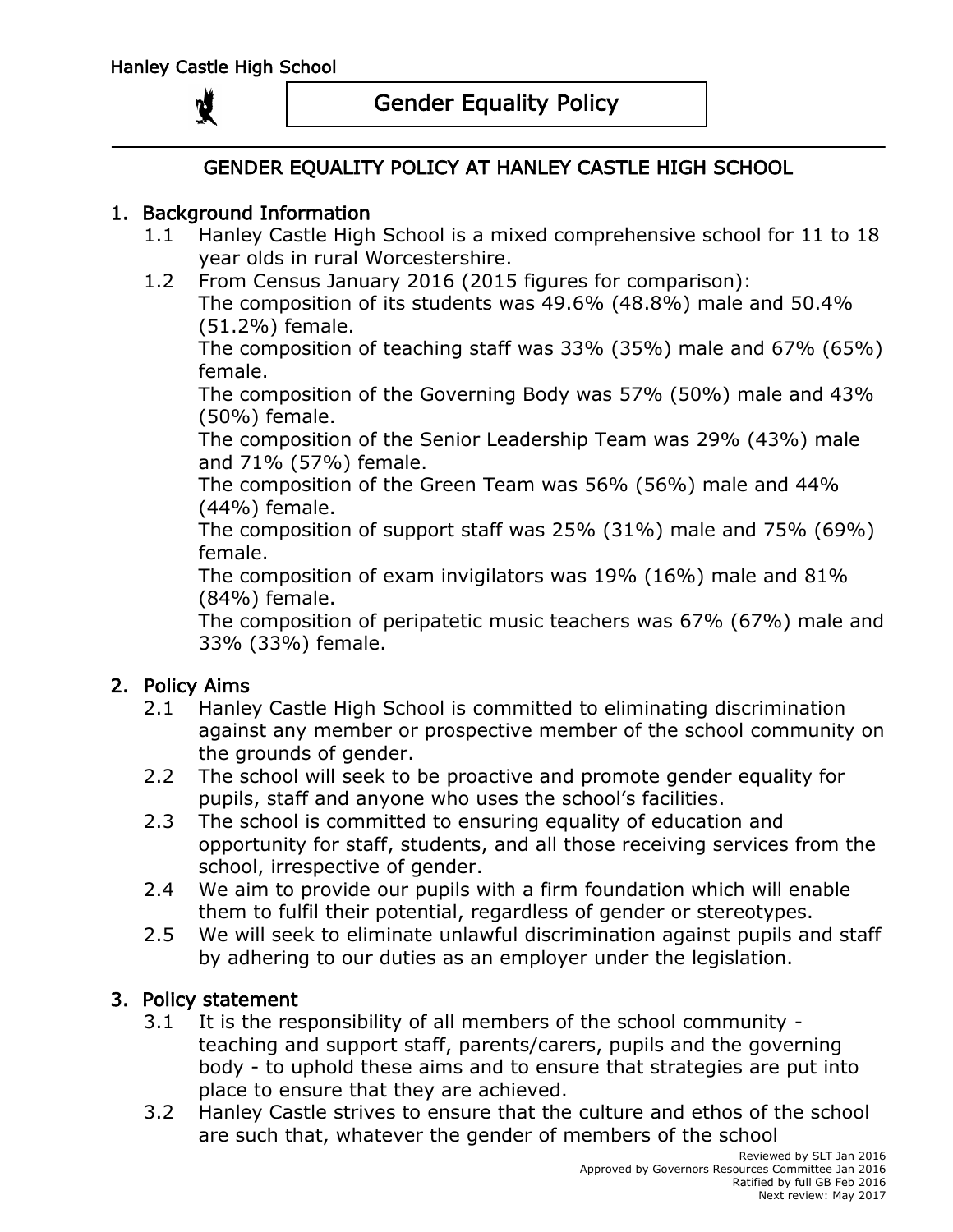# Gender Equality Policy

community, or visitors everyone is equally valued and treats one another with respect. These values are actively promoted through our admissions policy, our curriculum and through all the activities, support and provision that the school offers.

- 3.3 In practice, this means that the school must have 'due regard' to eliminating discrimination, advancing equality of opportunity and fostering good relations in all its conduct, including monitoring, reviewing and evaluating:
	- a) The impact of all school systems and policies
	- b) Student admissions
	- c) Staff recruitment, performance management, professional development and internal appointments
	- d) The curriculum
	- e) Teaching, learning and assessment
	- f) Personal development and pastoral care
	- g) Behaviour, discipline and exclusions
	- h) Attendance
	- i) The attainment and progress of students
	- j) Partnerships with parents, governors and communities
- 3.4 We understand that in some circumstances it may be appropriate to treat girls and boys, and women and men differently, if that action is aimed at overcoming previous, current or possible future disadvantage.

## 4. Identifying incidents of discrimination which contribute to gender inequality

- 4.1 Examples of incidents of discrimination may include:
	- Derogatory name calling, insults, sexist jokes and language
	- refusal to co-operate with others for gender reasons
	- Sexist comments or graffiti
	- Written abuse
	- Incitement of others to act in a discriminatory way
	- The use of literature, the internet or other technology to communicate any of the above
	- The impact of a school system or policy which is discriminatory towards either gender
	- The impact of any area of the school curriculum or teaching and learning which disadvantages either gender.